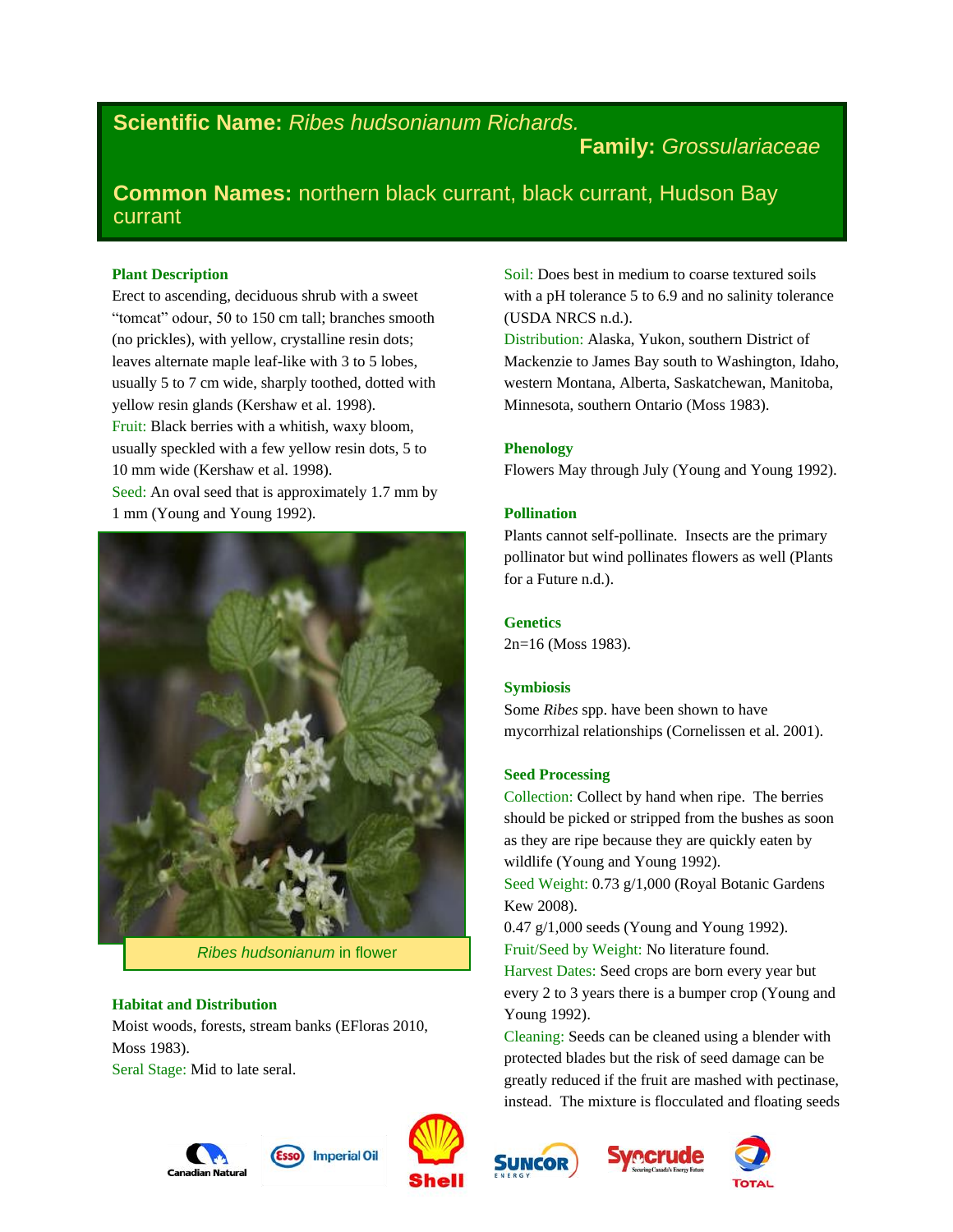(generally nonviable) are discarded (Hummer and Barney 2002).

Storage Behaviour: Orthodox (Royal Botanic Gardens Kew 2008).

Storage: Store at cool temperatures at sealed containers (Young and Young 1992). Seeds are air dried, placed within a desiccator, and stored in paper or aluminium foil envelopes at -20°C (Hummer and Barney 2002).

Longevity: Dried seeds can be stored in sealed containers (Young and Young 1992).



Ripe *Ribes hudsonianum* berries

#### **Propagation**

Natural Regeneration: Regenerates mainly by seed and has moderate vegetative spread (USDA NRCS n.d.).

Germination: Epigeal germination. The rate of germination for *Ribes* spp. varies widely with and among seedlots (Young and Young 1992).

Daily alternating temperatures increase germination rates and percentages (Hummer and Barney 2002). Pre-treatment: Most *Ribes* spp. are highly dormant and require a prolonged cold stratification, then a warm stratification, followed by a cold stratification (Young and Young 1992).

Place in cold moist stratification for 90 to 120 days (Baskin and Baskin 2002).

For optimal germination, seeds are stratified at  $4^{\circ}$ C for 3 months before sowing (Hummer and Barney 2002).

Direct Seeding: No literature found.





**Imperial Oil** 

Seed Rate: Should be sown at a rate 630 to 840/ $m^2$ (Young and Young 1992). Planting Density: 3,000 to 4,700 plants/ha (USDA NRCS n.d.).

Vegetative Propagation: Most species of *Ribes* can be reproduced by hardwood cuttings and layering (Tannas 1997, Young and Young 1992). Semihardwood cuttings, 1 to 15 cm, taken in July and August or hardwood cuttings, with heel, taken in the winter may be successful (Plants for a Future n.d.).

## **Aboriginal/Food Uses**

Food: Eaten fresh, cooked for jam, salads, wine; flavour home brew (Marles et al. 2000). Medicinal: Boiled leafy stems decoction can be drunk to treat a cough or sickness at childbirth as well as to bring on menstruation (Marles et al. 2000). A tea made from wild black currant and skunk currant can help a woman to conceive (Wilkinson 1990).

## **Wildlife/Forage Usage**

Wildlife: Birds and smaller animals eat the berries. Plant makes a poor quality browse (Tannas 1997). Favoured by bears, grouse and songbirds (Wilkinson 1990).

Livestock: Poor quality browse and generally not used if there are better food sources available (Tannas 1997).

Grazing Response: Increaser (Tannas 1997).

#### **Reclamation Potential**

*Ribes* spp*.* can be used for erosion control in areas that have good moisture conditions; have moderate tolerance to acidity (Tannas 1997).

#### **Notes**

*Ribes hudsonianum* is listed as 98% intact (less occurrences than expected) in the Alberta oil sands region (Alberta Biodiversity Monitoring Institute 2014).

Many species of *Ribes* are a host to white pine blister rust (Young and Young 1992).

## **Photo Credits**

Photos: Walter Muma @ Ontario Wildflowers. 2011.